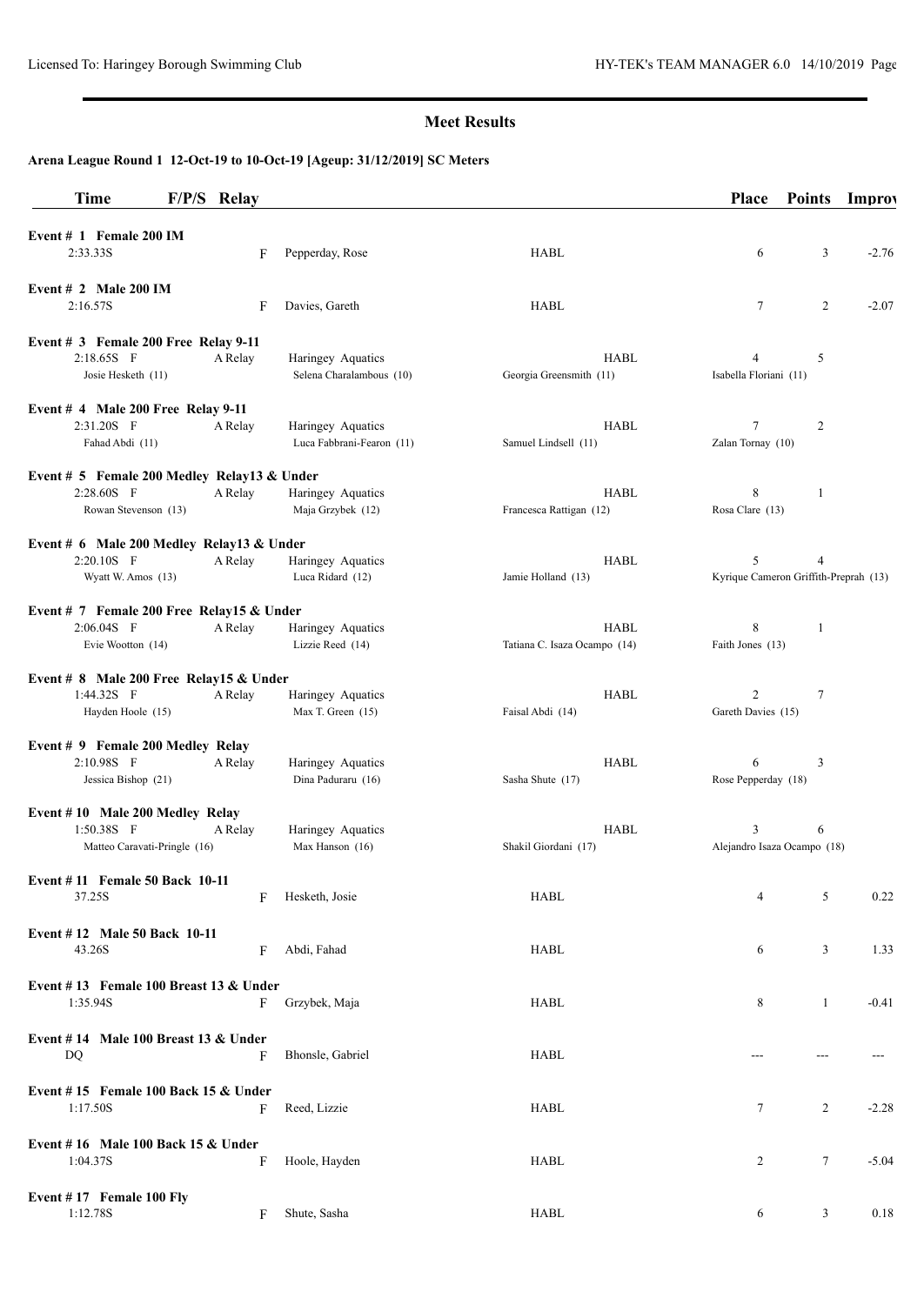## **Meet Results**

# **Arena League Round 1 12-Oct-19 to 10-Oct-19 [Ageup: 31/12/2019] SC Meters**

| <b>Time</b>                                        | F/P/S Relay |   |                          |             | <b>Place</b>    | Points Improv  |         |
|----------------------------------------------------|-------------|---|--------------------------|-------------|-----------------|----------------|---------|
| Event $# 18$ Male 100 Fly<br>58.34S                |             | F | Giordani, Shakil         | <b>HABL</b> | 4               | 5              | 0.41    |
| Event #19 Female 50 Fly 10-11<br>43.09S            |             | F | Greensmith, Georgia      | <b>HABL</b> | 7               | $\overline{2}$ | 0.38    |
| Event #20 Male 50 Fly 10-11<br>43.12S              |             | F | Abdi, Fahad              | <b>HABL</b> | 7               | 2              | 2.76    |
| Event #21 Female 100 Back 13 & Under<br>1:29.27S   |             | F | Rattigan, Francesca      | HABL        | 8               | $\mathbf{1}$   | 3.63    |
| Event #22 Male 100 Back 13 $&$ Under<br>1:18.00S   |             | F | Ridard, Luca             | <b>HABL</b> | 6               | 3              | $-2.02$ |
| Event #23 Female 100 Fly 15 & Under<br>1:22.048    |             | F | Isaza Ocampo, Tatiana C. | <b>HABL</b> | 8               | $\mathbf{1}$   | 0.26    |
| Event #24 Male 100 Fly 15 & Under<br>58.87S        |             | F | Davies, Gareth           | HABL        | $\mathbf{1}$    | 8              | $-0.03$ |
| Event #25 Female 100 Back<br>1:06.96S              |             | F | Bishop, Jessica          | <b>HABL</b> | 2               | 7              | $---$   |
| Event #26 Male 100 Back<br>56.99S                  |             | F | Giordani, Shakil         | <b>HABL</b> | $\mathbf{1}$    | 8              | 0.09    |
| Event #27 Female 50 Breast 10-11<br>DQ             |             | F | Charalambous, Selena     | HABL        |                 | ---            |         |
| Event #28 Male 50 Breast 10-11<br>46.00S           |             | F | Fabbrani-Fearon, Luca    | <b>HABL</b> | 5               | 4              | $-3.78$ |
| Event #29 Female 100 Fly 13 & Under<br>1:31.17S    |             | F | Jones, Faith             | <b>HABL</b> | 7               | 2              | $-2.12$ |
| Event #30 Male 100 Fly 13 & Under<br>1:23.03S      |             | F | Holland, Jamie           | HABL        | $\tau$          | $\overline{2}$ | $-5.85$ |
| Event #31 Female 100 Free 15 $&$ Under<br>1:06.44S |             | F | Wootton, Evie            | <b>HABL</b> | 7               | 2              | $-1.24$ |
| Event $#32$ Male 100 Free 15 & Under<br>56.21S     |             | F | Hoole, Hayden            | <b>HABL</b> | 2               | $\tau$         | $-2.59$ |
| Event #33 Female 100 Breast<br>1:22.71S            |             | F | Pepperday, Rose          | HABL        | 7               | 2              | $-0.66$ |
| Event #34 Male 100 Breast<br>1:06.87S              |             | F | Hanson, Max              | HABL        | 2               | $\tau$         | $---$   |
| Event #35 Female 50 Free 10-11<br>33.70S           |             | F | Hesketh, Josie           | <b>HABL</b> | 5               | 4              | $-0.23$ |
| Event #36 Male 50 Free 10-11<br>38.25S             |             | F | Tornay, Zalan            | <b>HABL</b> | $7\phantom{.0}$ | 2              | 0.62    |